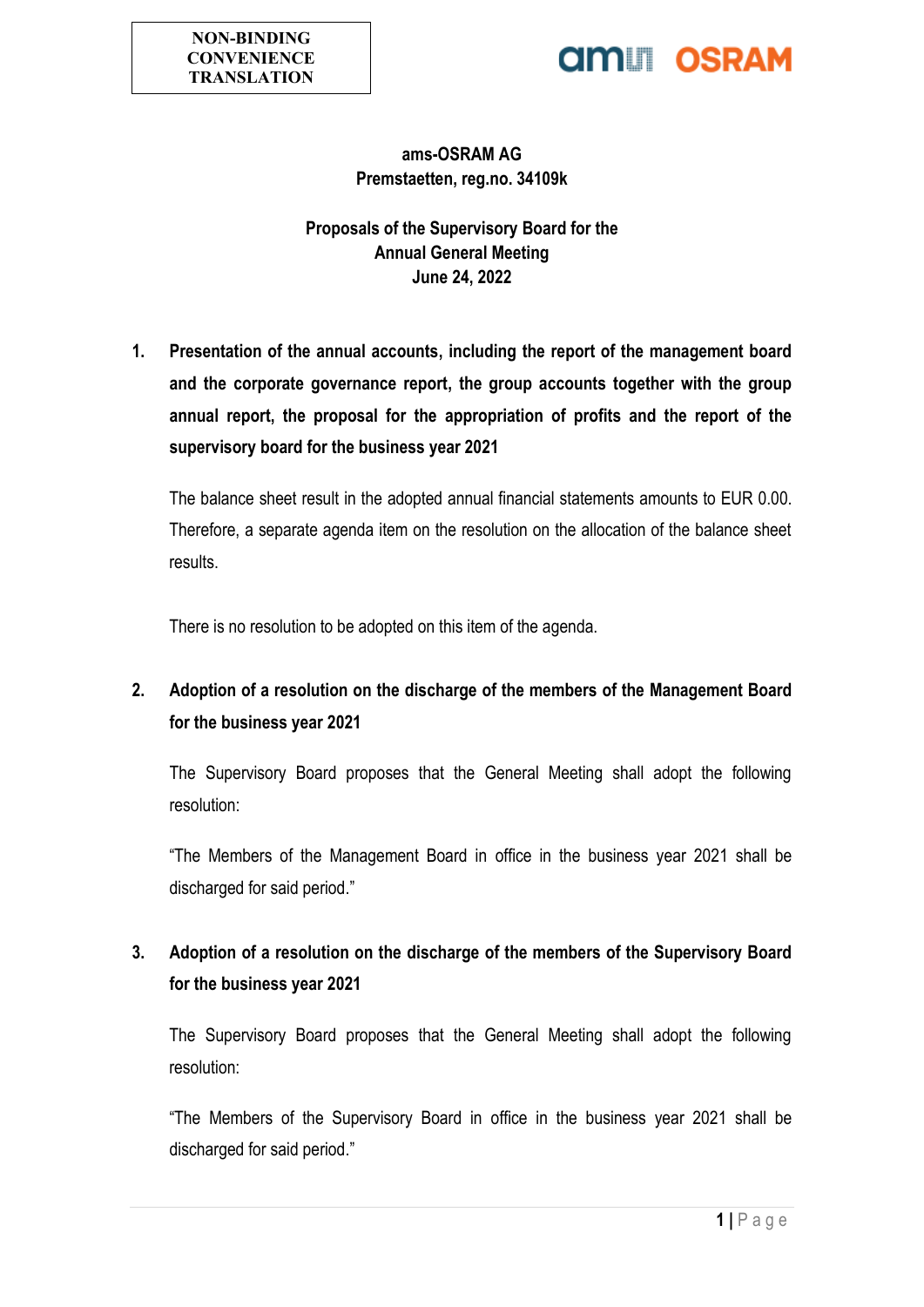

### **AMIL OSRAM**

#### **4. Resolution on the election of the auditor and group auditor for the business year 2022**

The Supervisory Board proposes, in line with a recommendation of the Audit Committee, that the General Meeting shall adopt the following resolution:

"KPMG Austria GmbH Wirtschaftsprüfungs- und Steuerberatungsgesellschaft", Vienna, shall be elected auditor and group auditor for the business year 2022."

The auditor has presented a summary, grouped by category of rendered services, of total fees received from ams-OSRAM AG prior to this proposal. Moreover, the auditor reported on its participation in an external quality assurance system.

The auditor has confirmed the absence of any statutory exclusion criteria or any matters which could give rise to doubts about his independence. The Chairman of the Supervisory Board has received the respective declaration of independence dated April 19, 2022.

#### **5. Remuneration Report**

The management board and the supervisory board of listed companies have to prepare a clear and comprehensible remuneration report on the remuneration of the members of both the management board and the supervisory board in accordance with sections 78 in conjunction with 98a of the Austrian Stock Corporation Act (*Aktiengesetz* or *"*AktG*"*).

The remuneration report has to provide a comprehensive overview of the remuneration paid to current and former members of both the management board and the supervisory board in accordance with the remuneration policy (sections 78a in conjunction with 98a AktG) in the past business year, including all benefits in any form.

The remuneration report for the past business year shall be resolved upon by the Annual General Meeting. Such voting is recommendatory and cannot be contested (section 78d para. 1 AktG). The Management Board and the Supervisory Board have to publish a resolution proposal on the remuneration report in accordance with section 108 para. 1 AktG. Such resolution proposal on the remuneration report as well as the remuneration report as such have to be published on the Company's website as indicated in the commercial register from the 21st day before the Annual General Meeting in accordance with section 108 para. 4 no. 4 AktG.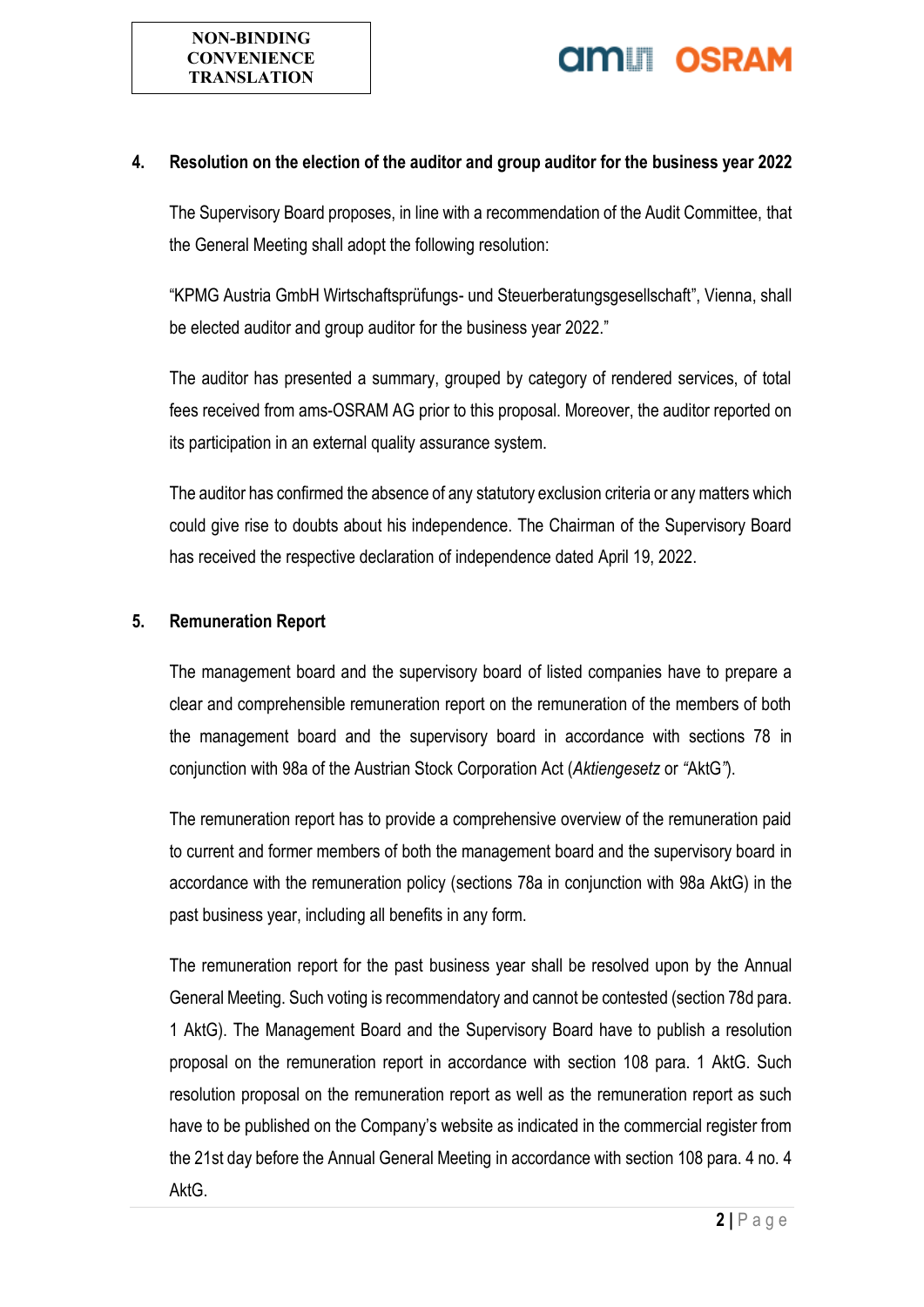#### **NON-BINDING CONVENIENCE TRANSLATION**

## **AMIT OSRAM**

In their meeting on April 29, 2022, the Management Board and the Supervisory Board of ams-OSRAM AG adopted a remuneration report in accordance with section 78c in conjunction with section 98a AktG and proposed a resolution as below.

The remuneration report will be made available in German and English on ams-OSRAM AG's website recorded in the commercial register under **ams-osram.com/general-meeting**.

The Supervisory Board proposes that the remuneration report for the business year 2021, as available on the website indicated in the commercial register, shall be adopted.

The remuneration report is attached to these resolution proposals as Annex 1.

#### **6. Election of members to the Supervisory Board**

ams-OSRAM AG is subject to the scope of section 86 para 7 AktG and has to adhere to the minimum quota pursuant to section 86 para 7 AktG.

Neither the majority of the Shareholder Representatives nor by the majority of the delegated members of the Works Council raised an objection in accordance with section 86 para 9 AktG, therefore, the minimum quota may be fulfilled jointly, not separately.

The Supervisory Board of ams-OSRAM AG currently consists of eight members elected by the General Meeting (Shareholder Representatives) and four members delegated by the Works Council (Employee Representatives) pursuant to section 110 ArbVG. The Shareholder Representatives are currently consisting of four women and four men. The Employee Representatives currently consist of one woman and three men. Therefore, the Company fulfils the minimum proportion requirement pursuant to section 86 para 7 AktG.

With completion of the upcoming Annual General Meeting, the supervisory board mandates of Mr. Hans Jörg Kaltenbrunner, Mr. Michael Grimm, Ms. Yen Yen Tan, Ms. Monika Henzinger, Mr. Kin Wah Loh and Mr. Brian M. Krzanich will expire.

The Supervisory Board proposes to fill these six vacating board seats so that the Supervisory Board will still consist of eight Shareholder Representatives and four Employee Representatives also after the upcoming Annual General Meeting. Of those six board members, at least one member has to be a woman to again comply with the minimum proportion requirement pursuant to section 86 para 7 AktG.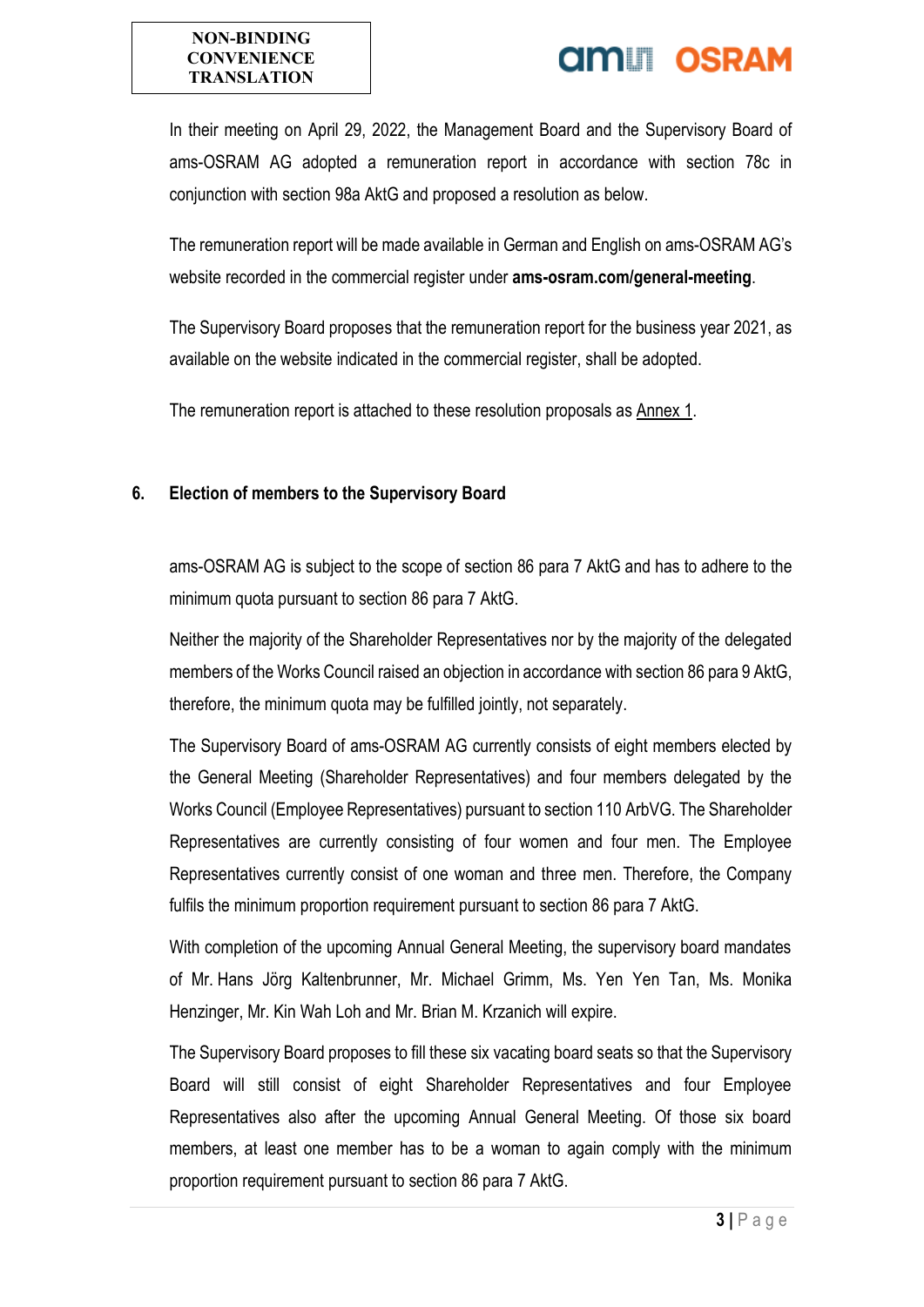#### **NON-BINDING CONVENIENCE TRANSLATION**

# **OMLI OSRAM**

The Supervisory Board proposes to elect the below-mentioned persons to the Supervisory Board with effect as of completion of the upcoming Annual General Meeting, namely: Ms. Yen Yen Tan, born on June 5, 1965, and Mr. Brian Krzanich, born on May 9, 1960, both until completion of that Annual General Meeting, which will resolve on the discharge for the business year 2022; Ms. Monika Henzinger, born on April 22, 1966, and Mr. Kin Wah Loh, born on November 15, 1954, both until completion of that Annual General Meeting, which will resolve on the discharge for the business year 2024, and Mr. Wolfgang Leitner, born on March 27, 1953, and Mr. Andreas Gerstenmayr, born on February 18, 1965, both until completion of that Annual General Meeting, which will resolve on the discharge for the business year 2025.

It is intended to vote separately on each vacant post at the upcoming Annual General Meeting.

Each of the nominees has provided a declaration in accordance with section 87 para 2 AktG, which is also available on the company's website, and particularly states that:

- 1. all the circumstances in connection with section 87 para 2 AktG were disclosed and after evaluation of the nominee no circumstances exist that may raise concerns regarding his impartiality,
- 2. the nominee has not been convicted of any criminal offense by a final court decision, in particular to any such questioning his professional reliability and professional conduct according to section 87 para 2 s 3 AktG, and
- 3. no impediments within the meaning of section 86 para 2 and 4 AktG exist.

The Nomination Committee of the Supervisory Board has prepared this proposal and, within the meaning of section 87 para 2a AktG, took into account the professional and personal qualifications of the respective member as well as the professionally balanced composition of the Supervisory Board and the aspects of the diversity of the Supervisory Board in the light of the representation of both sexes, the age structure, and the internationality of the members.

At the election, the General Meeting is bound by the nominations in the following manner: Proposals for the election of Supervisory Board members together with the declarations pursuant to section 87 para 2 AktG for each proposed person are required to be made available on the website of the Company on June 17, 2022, otherwise the respective person may not be included in the vote. This also applies to nominations by shareholders pursuant to section 110 AktG, which must reach the Company in text-form no later than on June